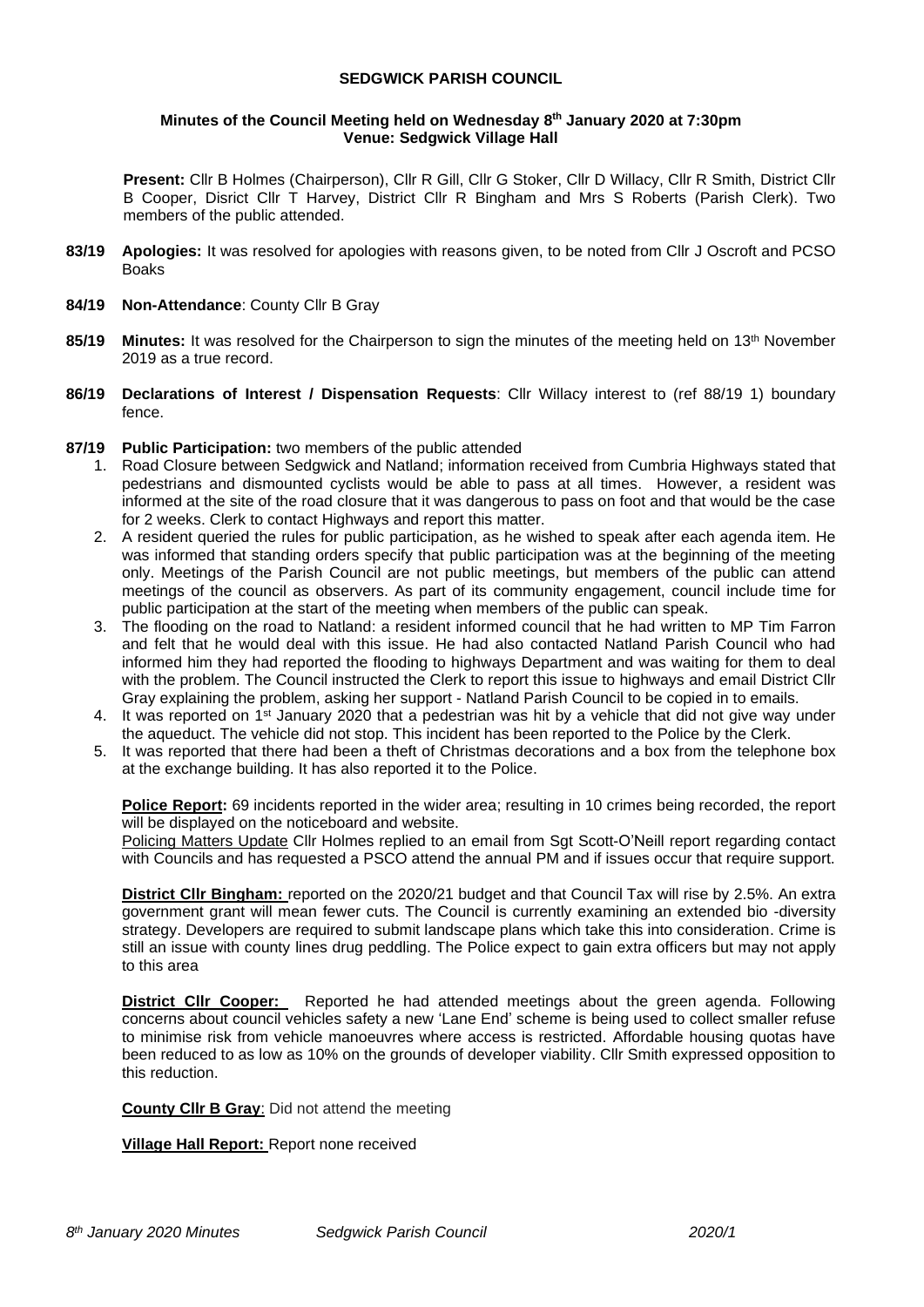# **88/19 Canal**

- 1. Cllr Gill has carried out the monthly the inspection of the canal and there was nothing new to report. Cllr Willacy left the meeting. The repairs along the icehouse boundary were discussed and the quote from Mr Airey for £190.00. was accepted. Cllr Willacy rejoined the meeting and agreed to instruct Mr Airey to carry out the work.
- 2. NLHF Steering Group meeting 29th January 2020; it was agreed that Cllr Smith would attend on behalf of Sedgwick Council. Clerk to send Cllr Smith relevant paperwork.
- 3. The Parish Council has received comments expressing concern about the general condition of the Aqueduct and damage caused by vehicle strikes. It was agreed to ask NLHF to add this matter to their January agenda as the aqueduct is included in their project and request information about any structural surveys that have been carried out and if not request one.

## **89/19 Planning**: **Planning Application**

**Received Application –** SL/2019/0887 The Lodge, Sedgwick – two story side extension- Invalid SL/2019/0888 The Lodge Sedgwick – two story side extension to west side of house- Listed Building - No Decision. The Parish Council had no issues with the minor changes.

## **90/19 Highways/Footpaths**

- 1. The Highways report was reviewed. All faults have been reported and all outstanding faults are still being assessed. Council had not been informed of the closure at Well Heads Lane.
- **2.** An email has been received from a visitor notifying the Council of their concerns about the severity of recent hedgerow cutting on Cooper Hill and the debris left behind. It was agreed the extent of the cutting had been appropriate but that the amount of debris left behind had been excessive. It was agreed for Cllr Willacy to speak to the landowner and establish who had cut the hedge and not removed the debris and report back at the next meeting
- **3.** The new bus service through the village uses Cooper Hill which is not on the County Gritting route and concern has been expressed about whether this is likely to cause a hazard. Council will inform Highways of the change and request the gritting route is amended to meet the service requirements. It was felt the new route which includes the riverside bend was not as safe as the old route and that the lack of a Saturday service was an issue. The Clerk will raise this with our CCC contact.
- **4.** Gritting Update: The external funding for the Parish Gritting Scheme has almost been used up so Parishes need to budget to support the scheme. The current cost for Sedgwick is £105 per run. Cllr Gill is informed when the roads are gritted, normally 2-4 times per year. It was agreed to budget £420 next year to meet gritting requirements.

## **91/19 Playground /Millennium Field**

- 1. Cllr Stoker has carried out the monthly check for November and reported the football nets have been broken beyond repair. As these are well used, it was agreed to acquire quotes for new goal post for April 2020.
- 2. It has been reported that dogs (belonging to visitors not residents) have been taken onto the Millennium Field. It was agreed that Cllr Holmes would investigate designated public space orders which would enable the Council would be able to enforce a 'No Dog Order' on the area, this will be discussed at the next meeting.
- 3. A bid for a National Lottery Funding grant has been completed to fund two picnic tables –decision expected January 31st .

## **92/19 Website:**

Cllr Holmes reported the agenda, minutes and reports from the Novembers Council meeting had been added. The website providers have updated the way in which visitors are counted which reduces figures – this explains why we noticed a reduction. Overall figures indicate a 15% increase in use over the last 90 days, so usage appears to be holding up. The WI have provided updated information but the Village Hall need to check the information we display on their behalf. The clerk will request this. .The Clerk informed council that any requests she receives about the village hall through the website are passed to the Committee.

#### **93/19 Finance**

- 1. Bank Balance as of 30 December 2019 Current a/c £8,740.21 Reserve a/c £10,026.90
- 2. Payments Approved: Broadband Village Hall December £17.99 & January £17.99 and Printing Plus £148.34 Christmas newsletter
- **3.** The Accounts Report from meeting dated 13<sup>th</sup> November 2019 was signed.